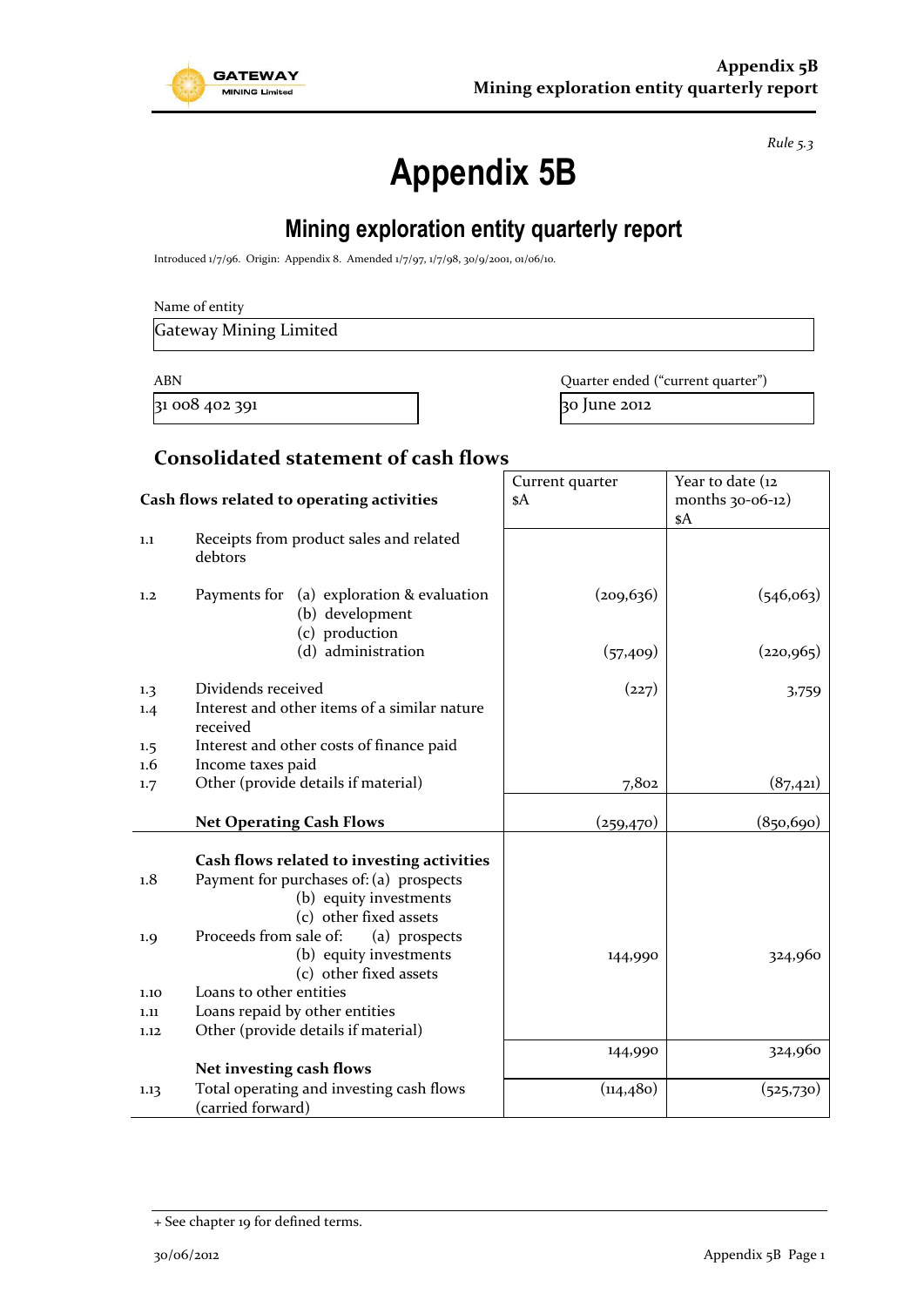

| 1.13                 | Total operating and investing cash flows<br>(brought forward)                                                                                                     | (114,480) | (525,730)          |
|----------------------|-------------------------------------------------------------------------------------------------------------------------------------------------------------------|-----------|--------------------|
| 1.14<br>1.15<br>1.16 | Cash flows related to financing activities<br>Proceeds from issues of shares, options, etc.<br>Proceeds from sale of forfeited shares<br>Proceeds from borrowings | 120,000   | 368,000<br>120,000 |
| 1.17<br>1.18<br>1.19 | Repayment of borrowings<br>Dividends paid<br>Other (provide details if material)                                                                                  | (22,080)  | (22,080)           |
|                      | Net financing cash flows                                                                                                                                          | 97,920    | 465,920            |
|                      | Net increase (decrease) in cash held                                                                                                                              | (16, 560) | (59, 810)          |
| 1.20<br>1,21         | Cash at beginning of quarter/year to date<br>Exchange rate adjustments to item 1.20                                                                               | 236,565   | 279,815            |
| 1.22                 | Cash at end of quarter                                                                                                                                            | 220,005   | 220,005            |

**Payments to directors of the entity and associates of the directors Payments to related entities of the entity and associates of the related entities**

|      |                                                                  | Current quarter<br>\$A |
|------|------------------------------------------------------------------|------------------------|
| 1.23 | Aggregate amount of payments to the parties included in item 1.2 | 7,150                  |
| 1.24 | Aggregate amount of loans to the parties included in item 1.10   |                        |
|      |                                                                  |                        |

1.25 Explanation necessary for an understanding of the transactions

Payment for Director consulting fees

#### **Non-cash financing and investing activities**

2.1 Details of financing and investing transactions which have had a material effect on consolidated assets and liabilities but did not involve cash flows

2.2 Details of outlays made by other entities to establish or increase their share in projects in which the reporting entity has an interest

<sup>+</sup> See chapter 19 for defined terms.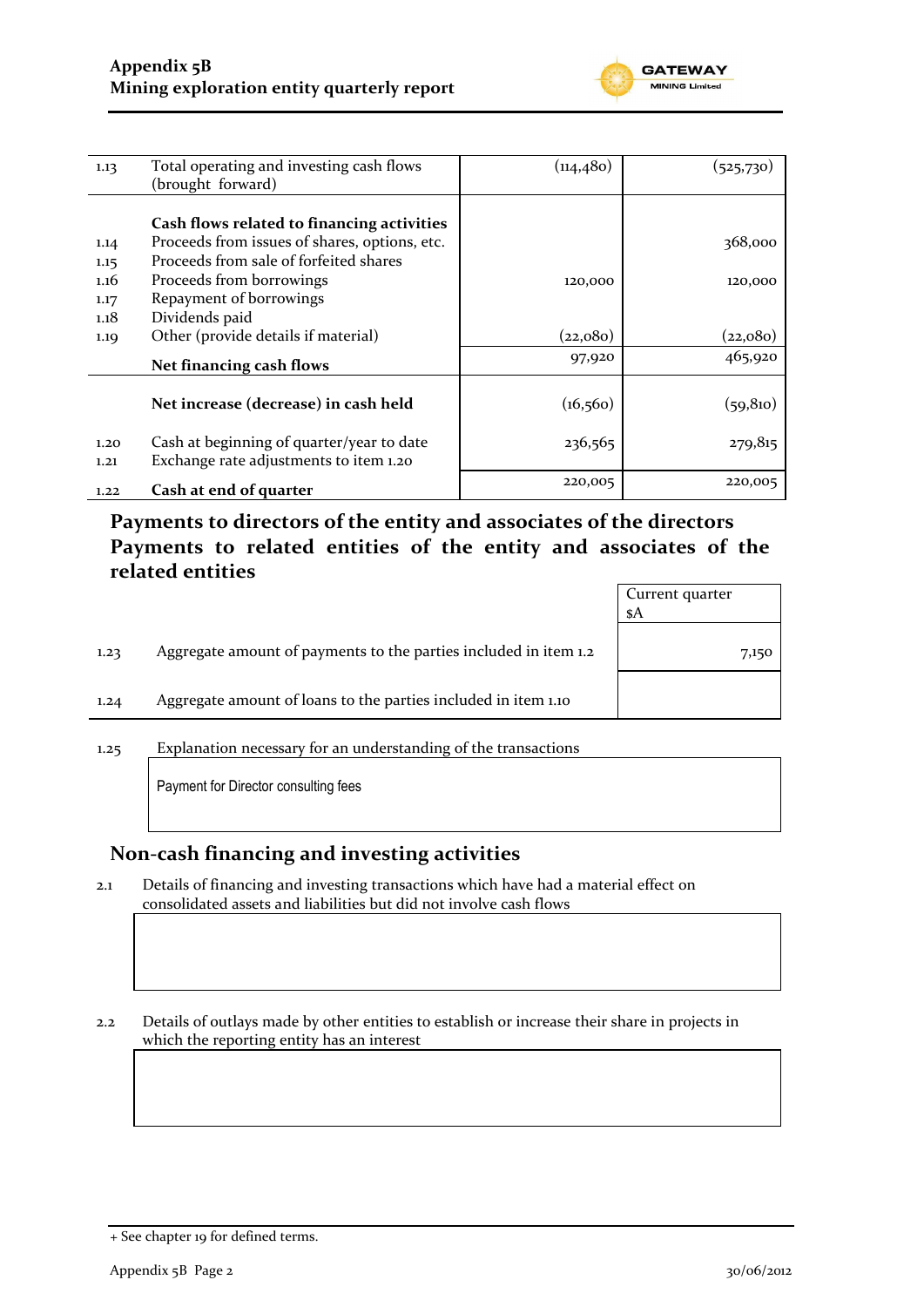

### **Financing facilities available**

*Add notes as necessary for an understanding of the position.*

|     |                             | Amount available<br>\$A | Amount used<br>-sA |
|-----|-----------------------------|-------------------------|--------------------|
| 3.1 | Loan facilities             |                         |                    |
| 3.2 | Credit standby arrangements |                         |                    |

### **Estimated cash outflows for next quarter**

|     |                            | \$A     |  |  |
|-----|----------------------------|---------|--|--|
| 4.1 | Exploration and evaluation | 80,000  |  |  |
|     |                            |         |  |  |
| 4.2 | Development                |         |  |  |
|     |                            |         |  |  |
| 4.3 | Production                 |         |  |  |
|     | Administration             |         |  |  |
| 4.4 |                            | 20,000  |  |  |
|     |                            |         |  |  |
|     | <b>Total</b>               | 100,000 |  |  |

# **Reconciliation of cash**

| Reconciliation of cash at the end of the quarter (as<br>shown in the consolidated statement of cash flows)<br>to the related items in the accounts is as follows. |                                           | Current quarter<br>\$A | Previous quarter<br>\$A |
|-------------------------------------------------------------------------------------------------------------------------------------------------------------------|-------------------------------------------|------------------------|-------------------------|
| 5.1                                                                                                                                                               | Cash on hand and at bank                  | 220,005                | 236,565                 |
| 5.2                                                                                                                                                               | Deposits at call                          |                        |                         |
| 5.3                                                                                                                                                               | Bank overdraft                            |                        |                         |
| 5.4                                                                                                                                                               | Other (provide details)                   |                        |                         |
|                                                                                                                                                                   | Total: cash at end of quarter (item 1.22) | 220,005                | 235,565                 |

### **Changes in interests in mining tenements**

|     |                                                                     | Tenement reference                                         | Nature of  | Interest at | Interest at |
|-----|---------------------------------------------------------------------|------------------------------------------------------------|------------|-------------|-------------|
|     |                                                                     |                                                            | interest   | beginning   | end of      |
|     |                                                                     |                                                            | (note (2)) | of quarter  | quarter     |
| 6.1 | Interests in mining<br>tenements relinquished,<br>reduced or lapsed | EPM 9934, 10026                                            | Disposed   | 6%          | $o\%$       |
| 6.2 | Interests in mining<br>tenements acquired or<br>increased           | E <sub>57</sub> / <sub>405</sub> ,8 <sub>74</sub> ,975,888 | Granted    | $\rm o\%$   | $100\%$     |

<sup>+</sup> See chapter 19 for defined terms.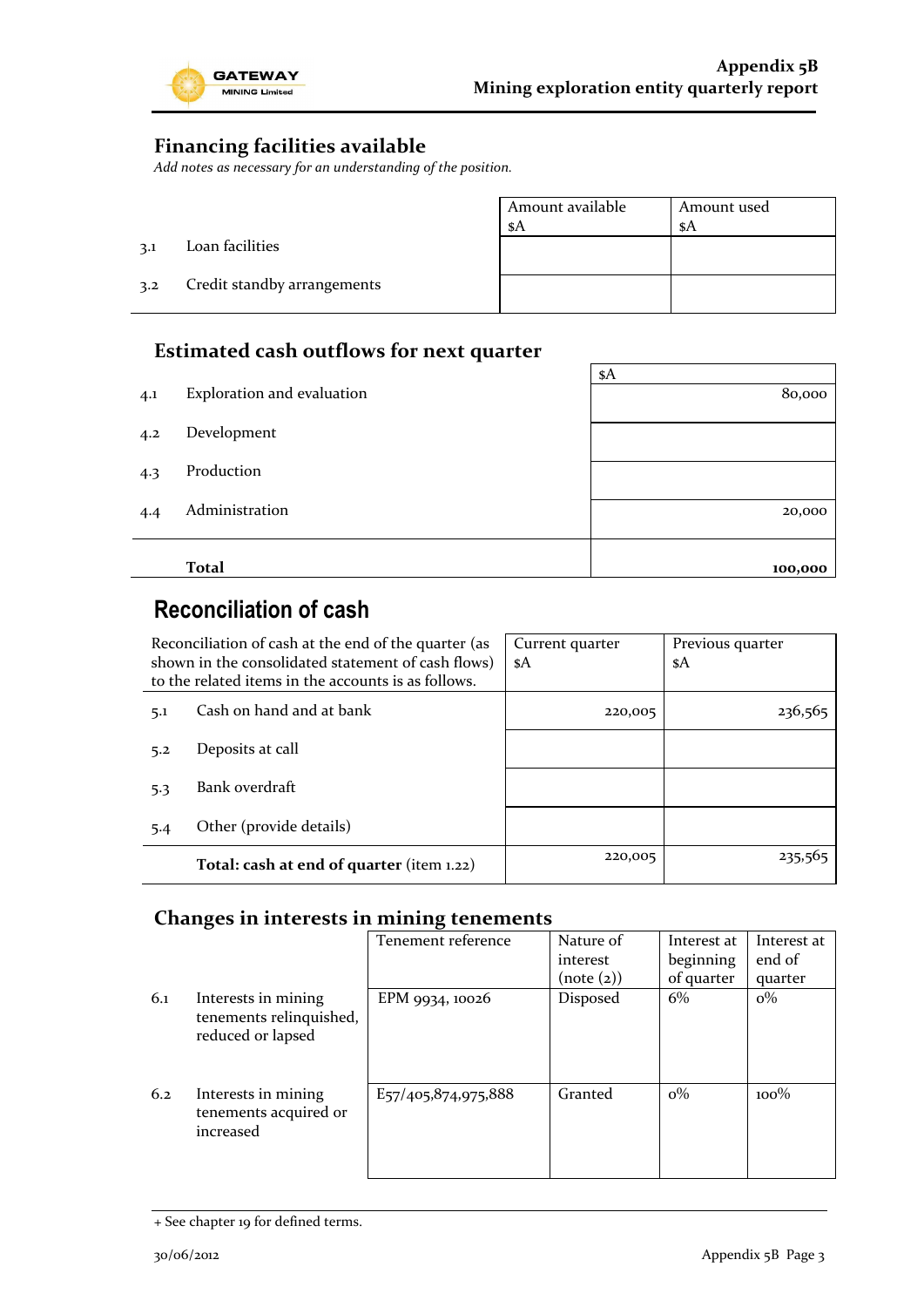

#### **Issued and quoted securities at end of current quarter**

*Description includes rate of interest and any redemption or conversion rights together with prices and dates.*

|      |                                        | Total                  | Number quoted | Issue price per      | Amount paid up                    |
|------|----------------------------------------|------------------------|---------------|----------------------|-----------------------------------|
|      |                                        | number                 |               | security (see        | per security (see                 |
|      |                                        |                        |               | $note$ 3) (cents)    | note 3) (cents)                   |
| 7.1  | Preference                             |                        |               |                      |                                   |
|      | <sup>+</sup> securities                |                        |               |                      |                                   |
|      | (description)                          |                        |               |                      |                                   |
| 7.2  | Changes during                         |                        |               |                      |                                   |
|      | quarter                                |                        |               |                      |                                   |
|      | (a) Increases                          |                        |               |                      |                                   |
|      | through issues                         |                        |               |                      |                                   |
|      | (b) Decreases                          |                        |               |                      |                                   |
|      | through returns of                     |                        |               |                      |                                   |
|      | capital, buy-backs,                    |                        |               |                      |                                   |
|      | redemptions                            |                        |               |                      |                                   |
| 7.3  | +Ordinary                              | 157,872,962            | 157,872,962   |                      |                                   |
|      | securities                             |                        |               |                      |                                   |
|      |                                        |                        |               |                      |                                   |
| 7.4  | Changes during                         |                        |               |                      |                                   |
|      | quarter                                |                        |               |                      |                                   |
|      | (a) Increases                          |                        |               |                      |                                   |
|      | through issues                         |                        |               |                      |                                   |
|      | (b) Decreases                          |                        |               |                      |                                   |
|      | through returns of                     |                        |               |                      |                                   |
|      | capital, buy-backs                     |                        |               |                      |                                   |
| 7.5  | <sup>+</sup> Convertible               |                        |               |                      |                                   |
|      | debt securities                        |                        |               |                      |                                   |
|      | (description)                          |                        |               |                      |                                   |
| 7.6  | Changes during                         |                        |               |                      |                                   |
|      | quarter                                |                        |               |                      |                                   |
|      | (a) Increases                          |                        |               |                      |                                   |
|      | through issues                         |                        |               |                      |                                   |
|      | (b) Decreases                          |                        |               |                      |                                   |
|      | through securities                     |                        |               |                      |                                   |
|      | matured,                               |                        |               |                      |                                   |
|      | converted                              |                        |               |                      |                                   |
| 7.7  | <b>Options</b>                         |                        |               | Exercise price       | Expiry date                       |
|      | (description and<br>conversion factor) |                        |               |                      |                                   |
|      |                                        | 7,500,000<br>7,000,000 |               | 4 cents<br>3.8 cents | 1 September 2012<br>15 April 2014 |
|      |                                        | 28,800,000             |               | 2 cents              | 15 November 2014                  |
|      |                                        |                        |               |                      |                                   |
| 7.8  | Issued during                          |                        |               |                      |                                   |
|      | quarter<br><b>Exercised during</b>     |                        |               |                      |                                   |
| 7.9  |                                        |                        |               |                      |                                   |
|      | quarter                                |                        |               |                      |                                   |
| 7.10 | <b>Expired during</b>                  |                        |               |                      |                                   |
|      | quarter                                |                        |               |                      |                                   |
| 7.11 | <b>Debentures</b>                      |                        |               |                      |                                   |
|      | (totals only)                          |                        |               |                      |                                   |
| 7.12 | <b>Unsecured notes</b>                 |                        |               |                      |                                   |
|      | (totals only)                          |                        |               |                      |                                   |
|      |                                        |                        |               |                      |                                   |

<sup>+</sup> See chapter 19 for defined terms.